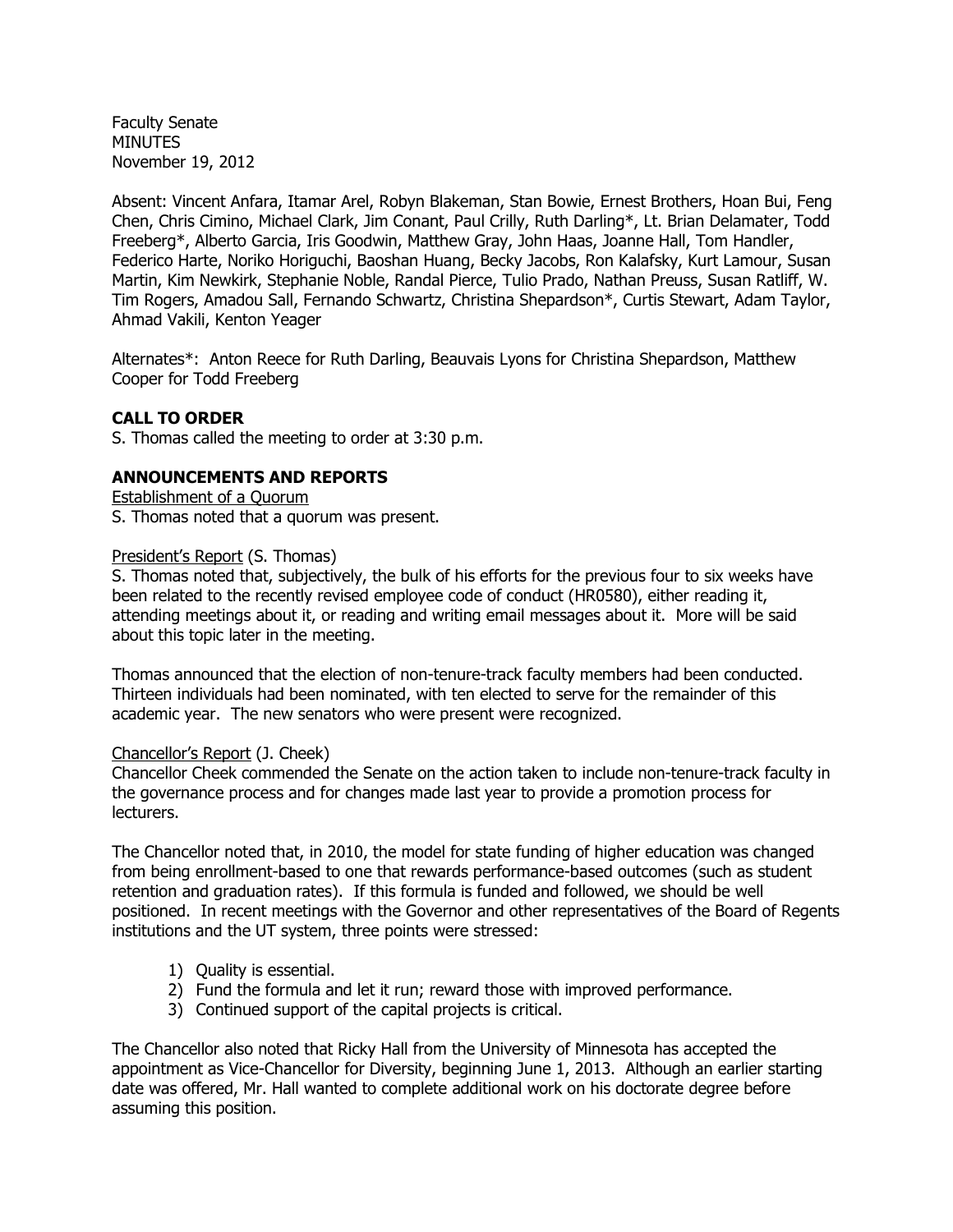During the recent meeting of the Board of Trustees, productive discussions were held concerning our Top-25 Initiatives and our progress towards these goals.

Questions from floor:

- In the past, general funds have been used to support athletics when necessary. Will we be doing so with this round of buying-out of coaches' contract? Chancellor Cheek: There are no such plans, at this time.
- When will the promised letter concerning benefit equality be available? Chancellor Cheek: A draft of the letter is being reviewed. A meeting has been scheduled to discuss this draft with the senate leadership on December 7th.

## Changes to Published Agenda (S. Thomas)

S. Thomas reported that (1) Chancellor Arrington had asked for his presentation to be rescheduled; (2) Provost Martin had informed him that she would not be present today; and (3) the visit by Anthony Haynes has been postponed.

## **MINUTES**

## Faculty Senate Minutes

S. Thomas asked if there were any corrections or additions needed to the minutes of the Faculty Senate meeting on October 22, 2012. When no revisions were suggested, P. Daves made a motion to approve the minutes as presented. The motion received a second and passed by voice vote.

### Faculty Senate Executive Council

S. Thomas noted that the minutes of the Faculty Senate Executive Council meeting of November 5, 2012, had not yet been posted to the website and accepted full responsibility for the delay.

## **MINUTES POSTED ELECTRONICALLY**

Undergraduate Council (M. Theriot)

M. Theriot presented and summarized the minutes of the Undergraduate Council meeting on October 30, 2012.

- Three new policies and four revised policies (presented Academic Policy Committee) were approved as presented or with minor revisions.
	- $\circ$  Credit hour definition (changed to match the Graduate APC's policy)
	- o General Transfer Admission policy
	- o Universal Tracking (UTracK) policy
	- o Five-Year BA/MPPA Program
	- o Academic Advising
	- o Repeating Courses
	- o Withdrawing from the University
- Curricular proposals from the College of Arts and Sciences and the College of Social Work were approved. The committee also reviewed the list of courses not taught in four or more years and approved the courses to be dropped.

Thomas noted that, since the motion to approve these minutes comes from a committee, a second was not needed. The motion to approve these minutes as presented passed on voice vote.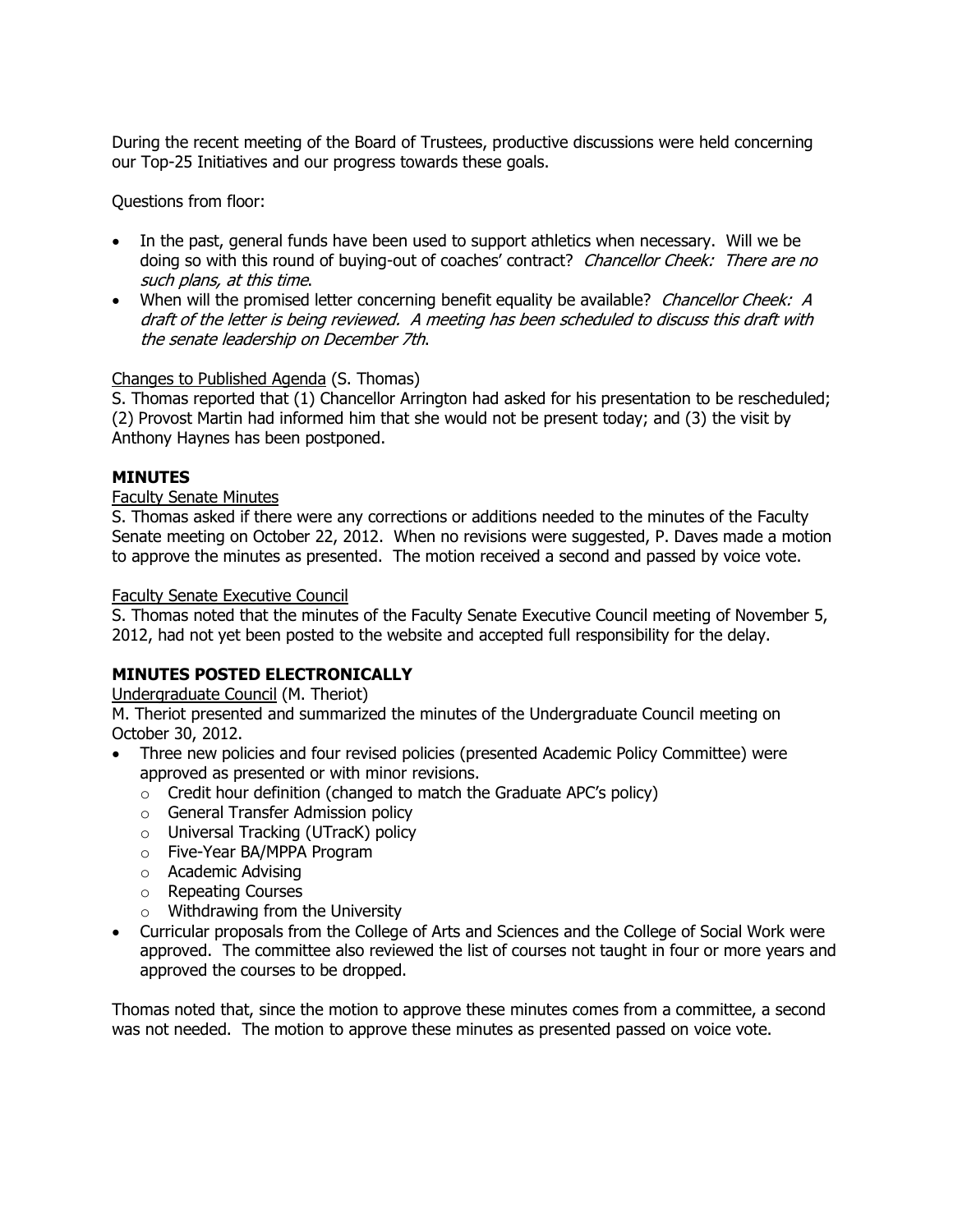# **PREVIOUS BUSINESS**

### Code of Conduct (S. Thomas)

S. Thomas summarized what he had learned about the revised code of conduct (HR0580, Revision 8) since this issue was raised during the Senate's October meeting. The primary motivation for the revision was to bring the University into compliance with requirements contained in the United States Sentencing Guidelines for Organizations. He read brief sections from these quidelines describing the minimal requirements of "an effective compliance and ethics program." If an organization (such as the University) could demonstrate that it had such a program and that any "criminal violation presented an aberration," then any potential fine could be reduced substantially. Most of the changes in this revision of HR0580 directly addressed these minimal requirements.

Thomas provided the following pieces of new information, based on a video conference with other UT Faculty Senate presidents on October  $29<sup>th</sup>$ , a memo from Katie High following that meeting, and a meeting with President DiPietro and the University of Tennessee Faculty Council (UTFC) on November 8<sup>th</sup>.

- A decision has been made to remove the "acknowledgement" requirement concerning the code
- President DiPietro has acknowledged that the exclusion of the faculty from the discussion of this revision of the code was an oversight
- There is a commitment at the system level to formalize a process to insure faculty representation in the development of policies that concern the welfare of the university community
- The current version of the policy contains changes necessitated by recent changes in the federal sentencing guidelines, making it impractical to roll back to the previous version and start over
- UTALK [\(http://president.tennessee.edu/utalk/\)](http://president.tennessee.edu/utalk/) is available as an option for additional communication on this issue

Thomas opened the floor for discussion. In considering how to proceed, it was noted that the current code of conduct was the eighth revision since 1976. According to some reports, the current revision required approximately two years to finalize. Although the parties involved in this process did not realize that input by the faculty should have been included, that fact has now changed. So, we should have a voice in future revisions, but we have no way of knowing when the next revision may occur. HR0580, revision 8 is an official University policy and all employees are expected to abide by its requirements.

In response to a question, Thomas confirmed that David Patterson (our elected representative to UTFC) had participated in the UTFC video conference on October  $17<sup>th</sup>$  and the UTFC meeting on November 8th with President DiPietro.

General frustration was expressed about the manner in which the whole matter had been handled. Concerns about some wording within the document were also mentioned. However, it was also noted that some of the problematic wording may have been present in earlier versions of the policy. Many of the current changes may be traced directly to the verbiage within the federal sentencing guideline.

In response to a question, Thomas confirmed that plans to announce and promote the revised code would be developed, at the system level, once each Faculty Senate had acknowledged that local discussion had concluded. A comment was made that it would be inappropriate "to approve" the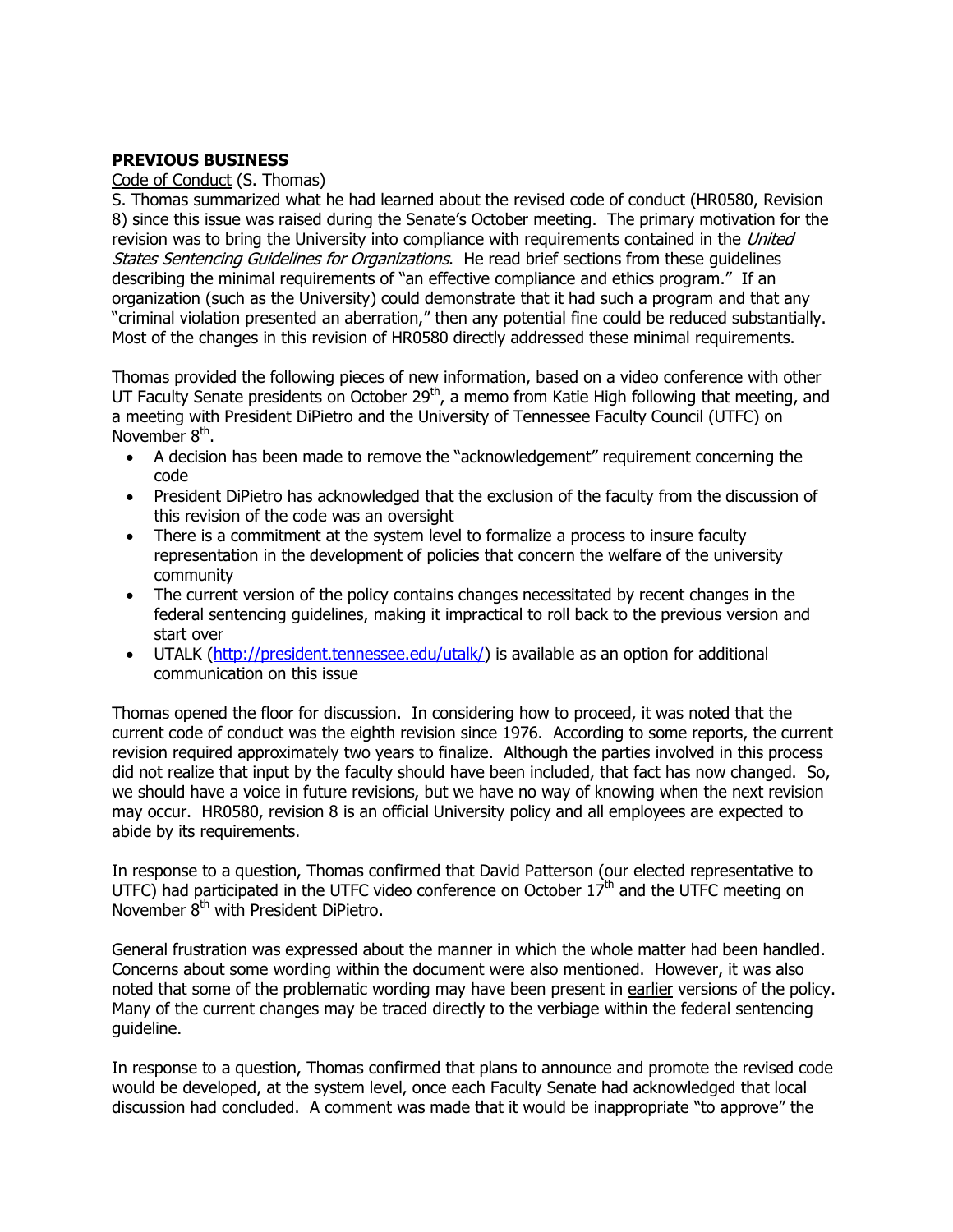revision as it now stands, since it had been presented as a *fait accompli*. Would a simple "acknowledgement" be sufficient? It was noted that whether or not we "approve" or "acknowledge" the document as it now stands, is an official University policy.

R. Barrow offered this motion: "**We acknowledge receipt of the code of conduct. We understand this to be a working document subject to revision. We expect to be included in further revision and expect the instrument and the procedure for such a revision to be expeditiously established.**" The motion received a second by P. Daves and passed by voice vote, with one negative vote noted.

A motion was made by A. Sachs to task the Faculty Affairs Committee to solicit concerns about the contents of HR0580 and to prepare a list of such concerns for discussion by the Senate, in order to make recommendations for a subsequent revision to the policy. The motion received a second and passed by voice vote.

A motion was made by N. Mertz to ask the Faculty Affairs Committee to draft recommendations for how faculty input in such issues should be solicited. The motion received a second and passed by voice vote.

## **NEW BUSINESS**

### Proposed Revision to the *Resources Manual* (P. Daves)

P. Daves summarized the resolution, from the Faculty Affairs Committee, that would make two changes to the recently approved Resources Manual.

- 1) Revising the Introduction to include the steps (previously approved when the Resources Manual was created) describing revision process; and,
- 2) Revising the section entitled "Best Practices" to reflect the history of these documents.

Daves noted that the first change corrects an oversight made when the Resources Manual was created. That earlier resolution specified the revision process but did not include that process within the document itself. The second change explains that the current best practice statements were moved from the *Manual for Faculty Evaluation* to the *Resources Manual* in 2012.

On behalf of Provost Martin, S. McMillian moved to amend the previously-approved revision process, removing the step where "the document is forwarded to the Provost for his or her approval." The final step in the approval process would thus be an affirmative vote by the Faculty Senate. Daves provided a second to the motion. The amendment to the resolution passed by voice vote. The amended resolution then passed by voice vote.

### Special Topic of Discussion (S. Thomas)

S. Thomas opened the floor for a general discussion concerning online education/distance learning. Various questions and concerns were addressed by S. McMillian, in her role as chair of the Online Learning Taskforce. She noted that the taskforce would be issuing a full report in the near future and would welcome the reactions of the senators at that time as well. General topics discussed were:

 Peer institutions are exploring new possibilities in online education, so we must do as well. New technology is having an impact on the overall educational process, which will look very different in twenty years. But there is no expectation that online education will or should replace the educational experience of a residential institution such as we have on this campus. What we must do is decide where the use of new technology will be appropriate in meeting our overall mission. We should look to areas where we have particular strengths or expertise